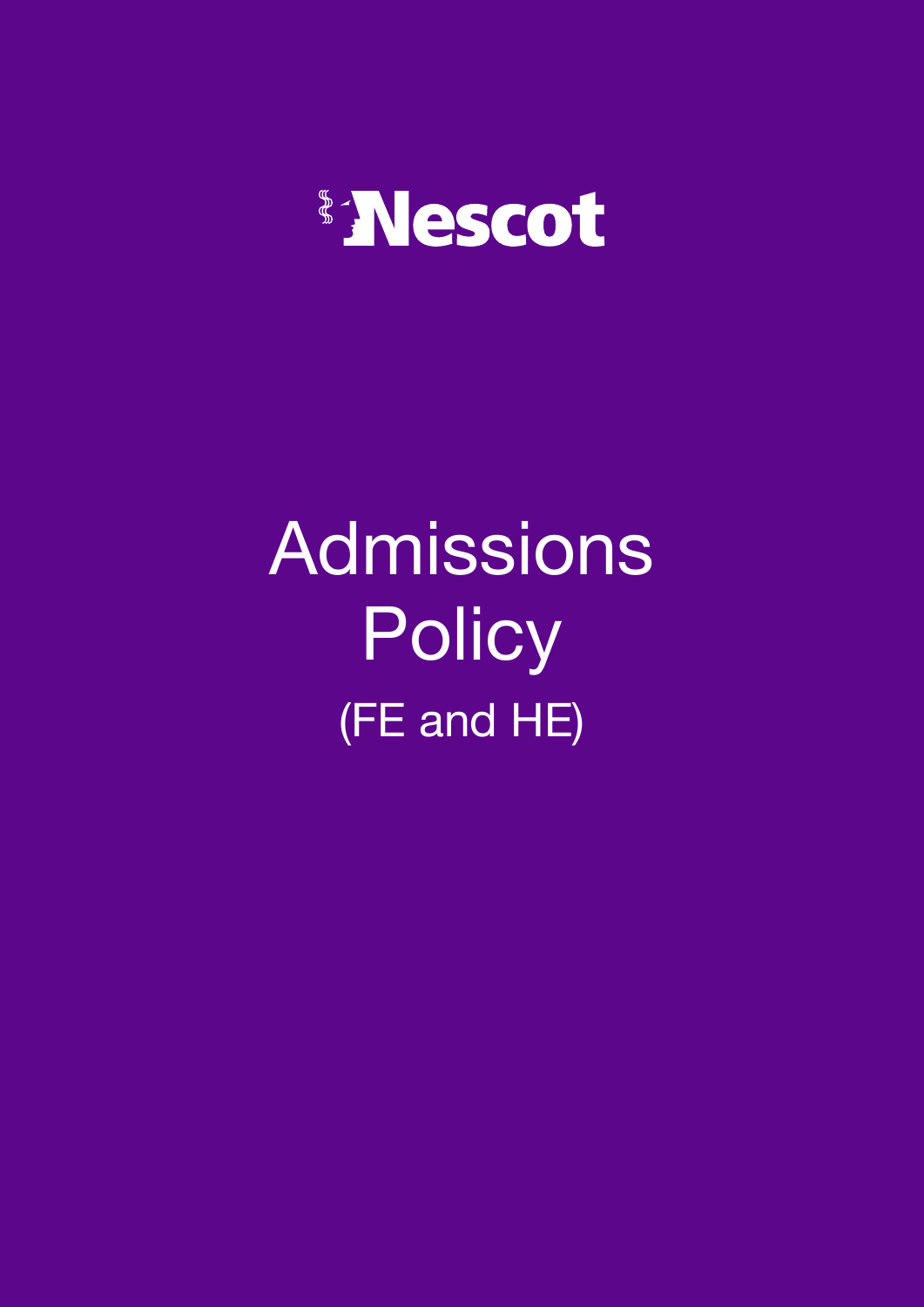# **Admissions Policy**

Nescot's Mission is to inspire our students to be the best that they can be.

We recognise that the first vitally important step is ensuring that students can make an informed decision and enrol on the course which best meets their needs, ambitions and abilities. This policy sets out our commitment to this.

## **General Principles**

The College aims to recruit with integrity and provide a high quality educational experience for students. This policy is consistent with the College's Equality & Diversity Policy.

The College will apply the principles embedded in this policy statement to all learners, including full and part time, Further Education and Higher Education, those on apprenticeship programmes or other work based learning schemes, distance learners and those on partnership schemes. Students under the age of 16 will usually be admitted to College in partnership with other agencies and procedures for them may vary.

#### **Prospective students will receive:**

- Accurate, up to date and detailed information about course provision and additional services and facilities
- Appropriate information, advice and guidance where necessary or requested, which will enable applicants to make informed decisions about their options
- Initial assessment, where appropriate, to assist in ensuring that students are enrolled on the correct level of course
- Access to clear entry criteria
- Induction to their chosen course, College services and facilities upon enrolment.
- Communications which are courteous, prompt and clear.

### **All decisions relating to admissions will be based on:**

- Best interests of the client
- Impartiality
- Equality of opportunity
- Confidentiality & disclosure protocols
- Transparency
- Accessibility

All applicants will be invited to disclose additional support needs at application. All such disclosures will be treated as confidential and permission will be sought to pass relevant information to other appropriate members of staff.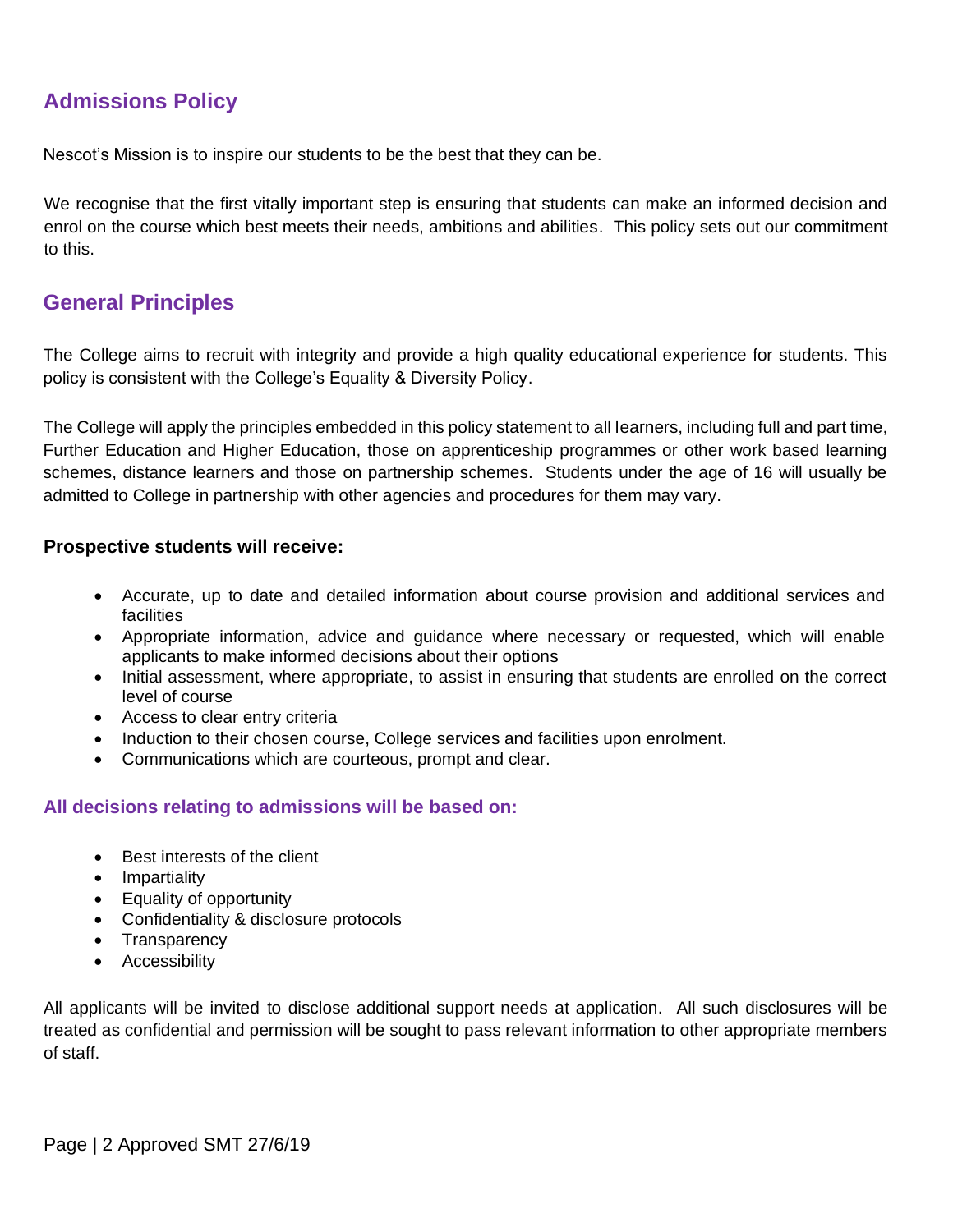The College will make every effort to provide reasonable adjustments to both services and curriculum delivery in order to meet the needs of students. Information disclosed will be used to enable access to our courses, not to discriminate. Our ability to make reasonable adjustments may be limited if permission is not granted to share information about any personal need.

# **Information, Advice & Guidance**

Prospective students will receive accurate, current and detailed information about courses which will be given impartially and without prejudice.

## **Course information will include:**

- Course contents
- Entry requirements
- Mode of attendance
- Assessment procedures
- Qualification outcome
- Costs (of both course and any additional items, eg. Specialist clothing, equipment or materials)
- Opportunities for work placement
- Progression routes
- Other information e.g. Residential visits

### **College information will include:**

- College facilities, including Learning Resource Centre and childcare facilities
- Financial and welfare support
- Grants, benefits or allowances to which learners may be entitled
- Additional learning support
- Careers Advice
- Methods of payment

### **Information will be provided to the public through:**

- The Advice & Guidance Centre
- College Publications
- College Website
- Open days/evenings, Taster Days
- School Liaison activities
- Marketing and community activities.

### **The Advice & Guidance Centre offers:**

Page | 3 Approved SMT 27/6/19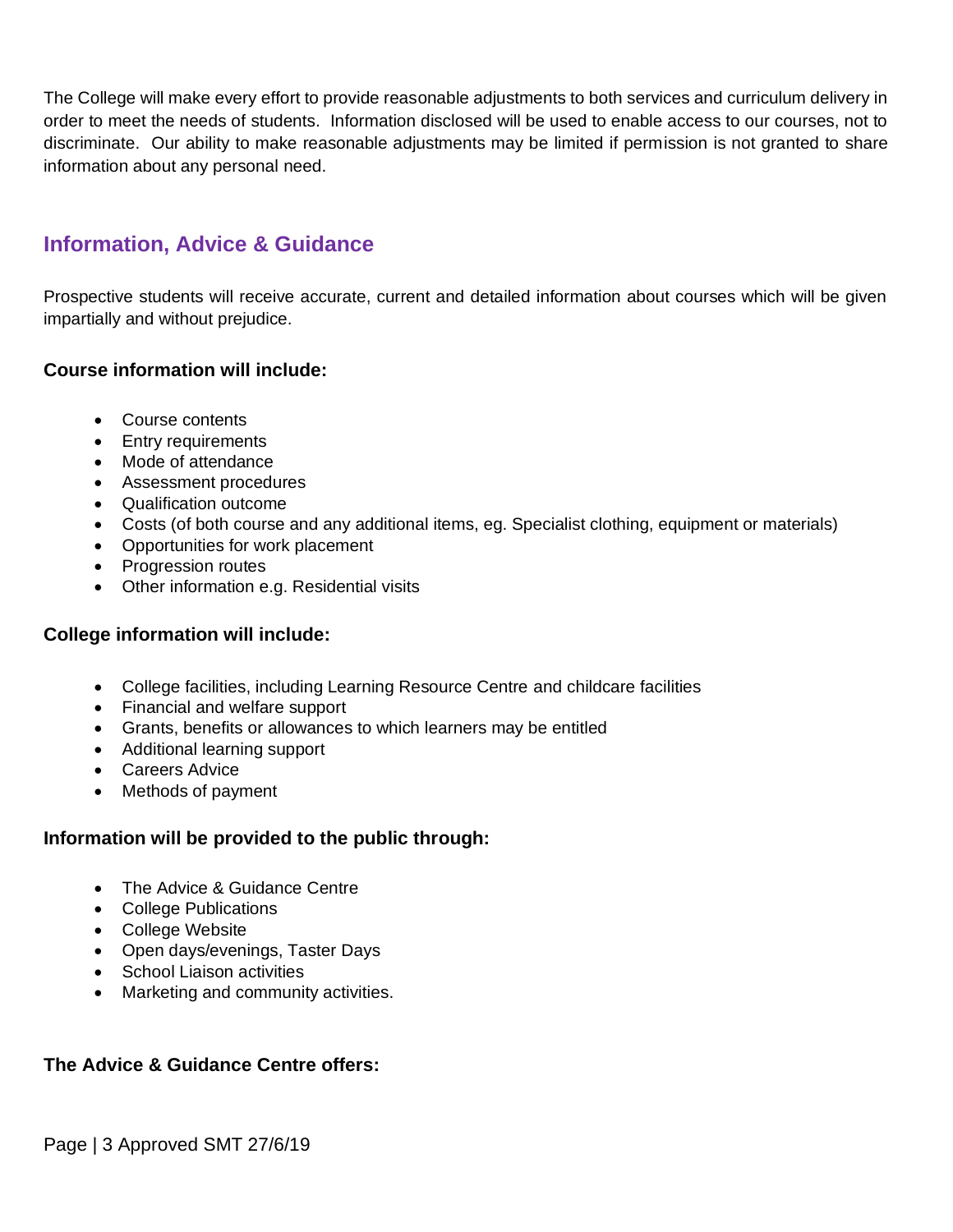- A drop-in facility for potential and existing students, which is open at client friendly times throughout the year
- Appointments for more detailed advice & guidance.

Please note: Where required, specific information can be made available in community languages, Braille, large print or on audio tape.

## **Priority for places:**

Places on courses will be offered in accordance with the following priorities:

- **1.** Existing Nescot learners and learners following a Link programme at the college.
- **2.** Learners from Surrey
- **3.** Other applicants.

# **Application and Interview**

- Applications to full time Higher Education courses are administered within the procedures laid down by UCAS (Universities and Colleges Admissions Services). Applicants to some Higher Education courses will be interviewed by academic staff.
- International applications are forwarded to academic staff for decision. If the applicant is suitable for the course their details will be forwarded the Student Finance Manager to determine if a Tier 4 visa is required. If a visa is required the Student Finance Manager will liaise with the student to ensure that the correct documentation is held on file and a Certificate of Acceptance of Study will be issued when an agreed (non refundable) deposit has been received. If the course does not meet Tier 4 requirements the Student Finance Manager will inform the student before a deposit is paid.
- All prospective students for full-time Further Education, for certain substantial part-time courses (150 Guided Learning Hours per year) e.g. AAT, apprentices will be interviewed by academic staff and where necessary, their levels of literacy and numeracy assessed.
- All applicants who have applied by 31st January will be offered an interview for a place to study at Nescot. Applicants who apply after this date will be offered an interview if places on suitable courses are still available.
- In order to avoid discrimination there is a clear structure for each interview and admissions tutors receive training in order to meet standards and ensure consistency.
- Any applicant who discloses an individual need at application will have Additional Learning Support staff available at their interview to ensure that appropriate adjustments and support needs can be discussed and arranged wherever possible. Learning support staff will be available for advice by arrangement.
- Interviewers are expected to be prepared for their interviews and to be able to accommodate individual needs. Where necessary, and by arrangement, the College will provide, language interpretation, a communicator or other form of support which may be required.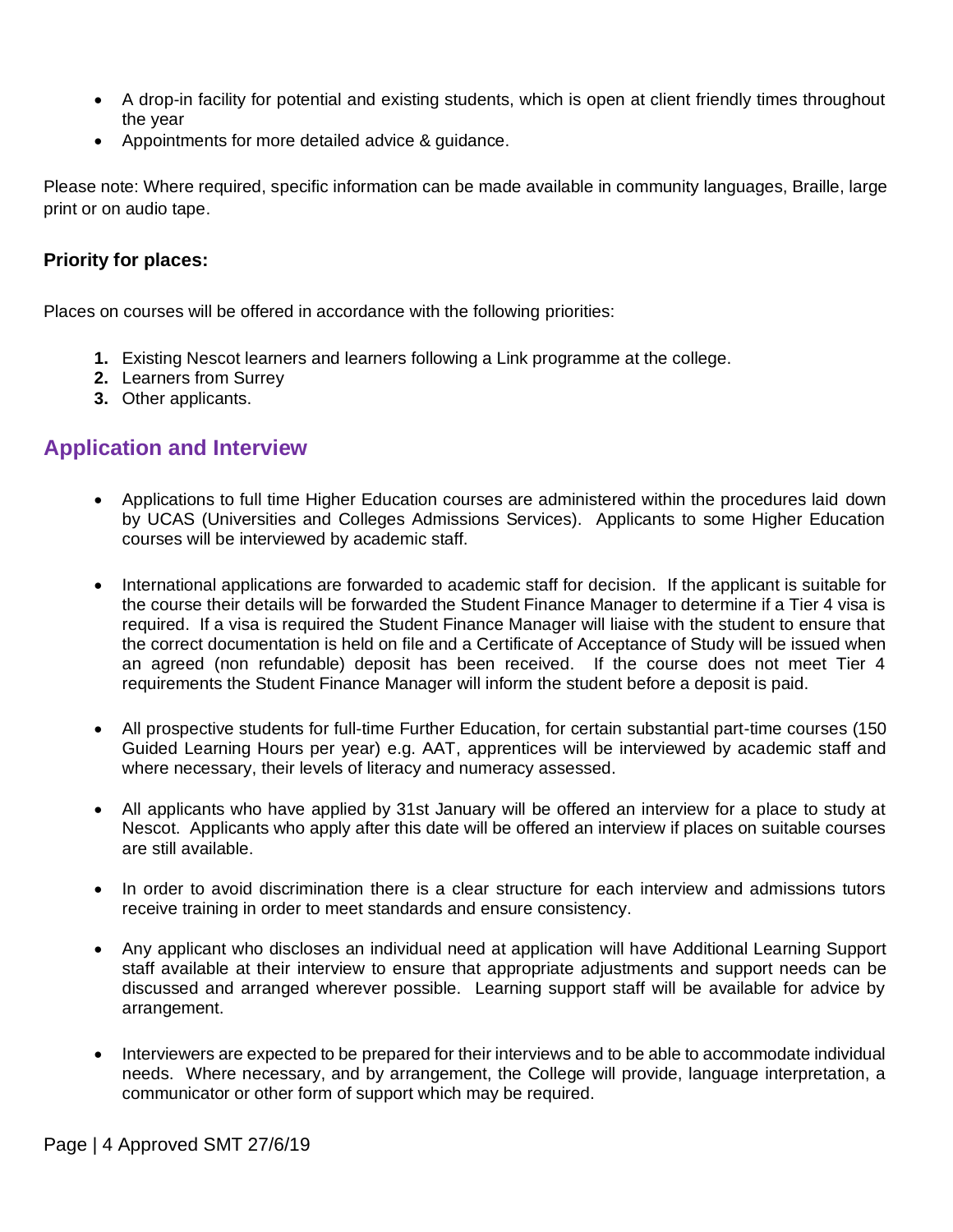- The interviewer will take into account any available record of achievement, prior accreditation, credit transfer or reference.
- Applicants who require further advice or guidance following the interview or who are unlikely to meet the entry requirements, will be offered further advice with a view to finding an alternative course, either at Nescot or elsewhere.
- When courses are full and/or waiting lists are held or when courses have to be closed; or are significantly changed, applicants will be informed immediately and given appropriate advice.
- Clear details of arrangements for enrolment and induction of new students will be communicated to successful applicants in a timely manner. This will include information on action to be taken if applicants do not achieve the results specified in the offer of a place.
- All information collated during the admissions procedures is regarded as confidential and will not be disclosed to other parties without the prior agreement of the client, in accordance with the College's Data Protection Policy.
- All records will be stored securely in accordance with the College's Data Protection Policy.

## **Initial Assessment**

- The purpose and nature of the assessment is communicated to applicants before the test.
- Assessments will be available at times that minimise inconvenience to the applicant.
- Assessments will be conducted and evaluated in a standardised manner.
- For certain courses, testing for Basic Skills (Numeracy, Literacy) may be carried out as part of the admissions process prior to enrolment. An offer of a place on the course may then be conditional on the outcome of those tests.
- Screening for learning support needs will not affect a student's chance of enrolment on a course.

# **Waiting List Criteria**

- A waiting list is established for a course when sufficient acceptances have been received that if previous year's conversion figure is applied, capacity on the course may be exceeded.
- Where a waiting list already exists, applicants invited to interview are informed that this is the case, either by phone or email.
- When an offer on a waiting list has been made, a specific 'Waiting List' decision email and acceptance form is sent to the applicant.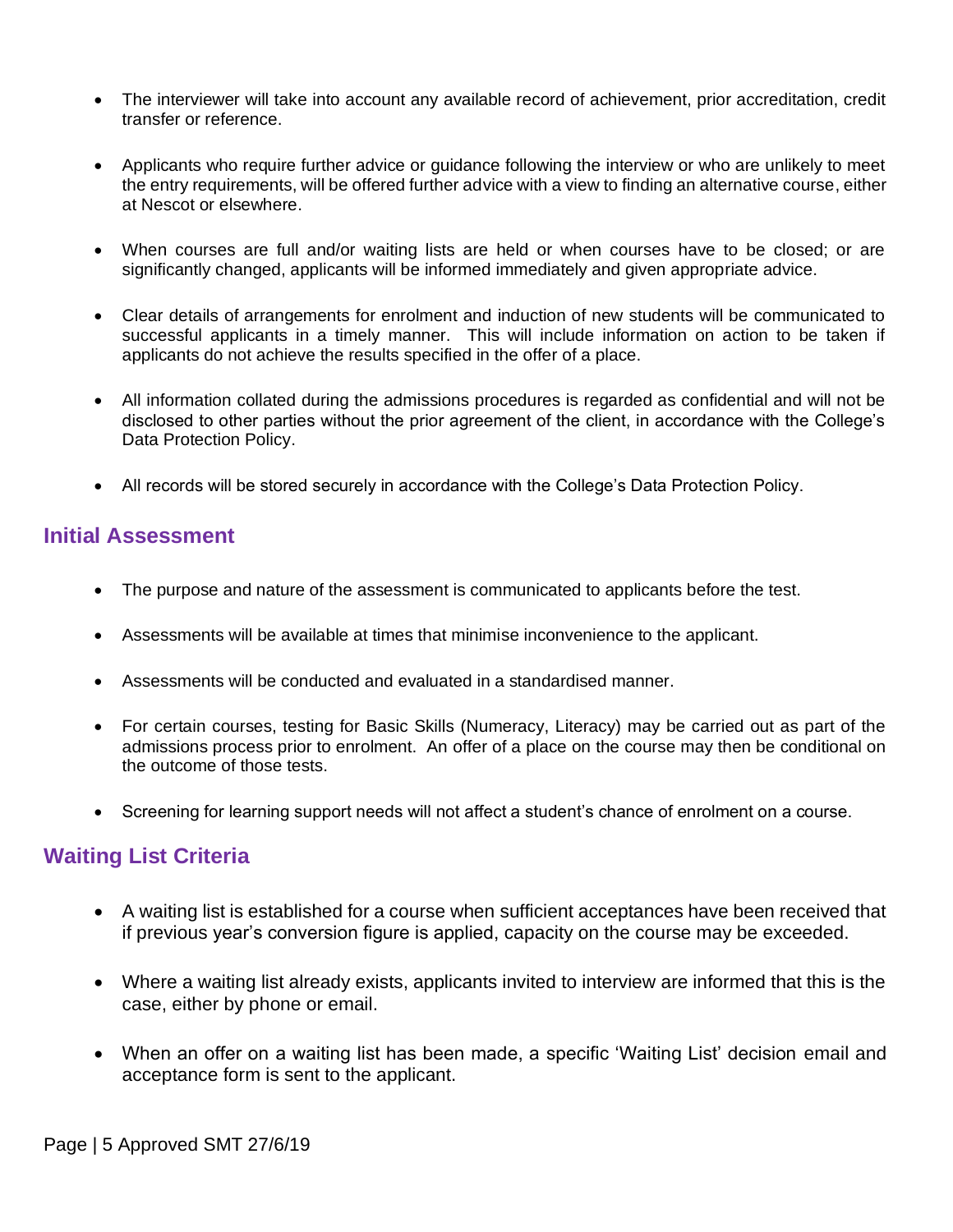- Applicants are allocated a number on the waiting list dependent on the date of receipt of their acceptance.
- The waiting list is capped at 15 (20 for high demand courses).
- IAG for alternative courses is offered to those unable to gain a place.
- Communication made to an applicant placed on a waiting list will be sent by email.

## **Decision**

### **All decisions relating to admissions will be based on:**

- Best interests of the client
- Impartiality
- Equality of opportunity
- Confidentiality & disclosure protocols
- Transparency
- Accessibility
- Decisions on applications are made on the basis of potential to succeed, based on the abilities, aptitudes, skills, qualifications and experiences of applicants. There should be no discrimination against any applicant.
- Clear, unambiguous decisions will be communicated to the applicant as soon as possible.
- Clear, detailed notes of the interview will be recorded on EBS.

## **Appeal**

- If the College is unable to offer a place to a prospective student, then the applicant may appeal to the Deputy Principal.
- Appeals must be received in writing within 5 working days from the decision being communicated. Applicants must explain the reasons why the College should reconsider its decision and include further evidence and any new mitigating circumstances which could influence the original decision.
- Appeals will be considered by the Deputy Principal or his/hers nominated Senior Manager, whose decision is final.
- The person considering the appeal will notify the parties of his or her decision as soon as reasonably practicable and no later than 20 working days from receipt (working days means term time only) of the written notice of appeal.
- Applicants to higher education courses validated by the Open University have the right to submit an appeal to the Open University. Please contact the Academic Registrar at NESCOT to obtain details of how to submit your appeal.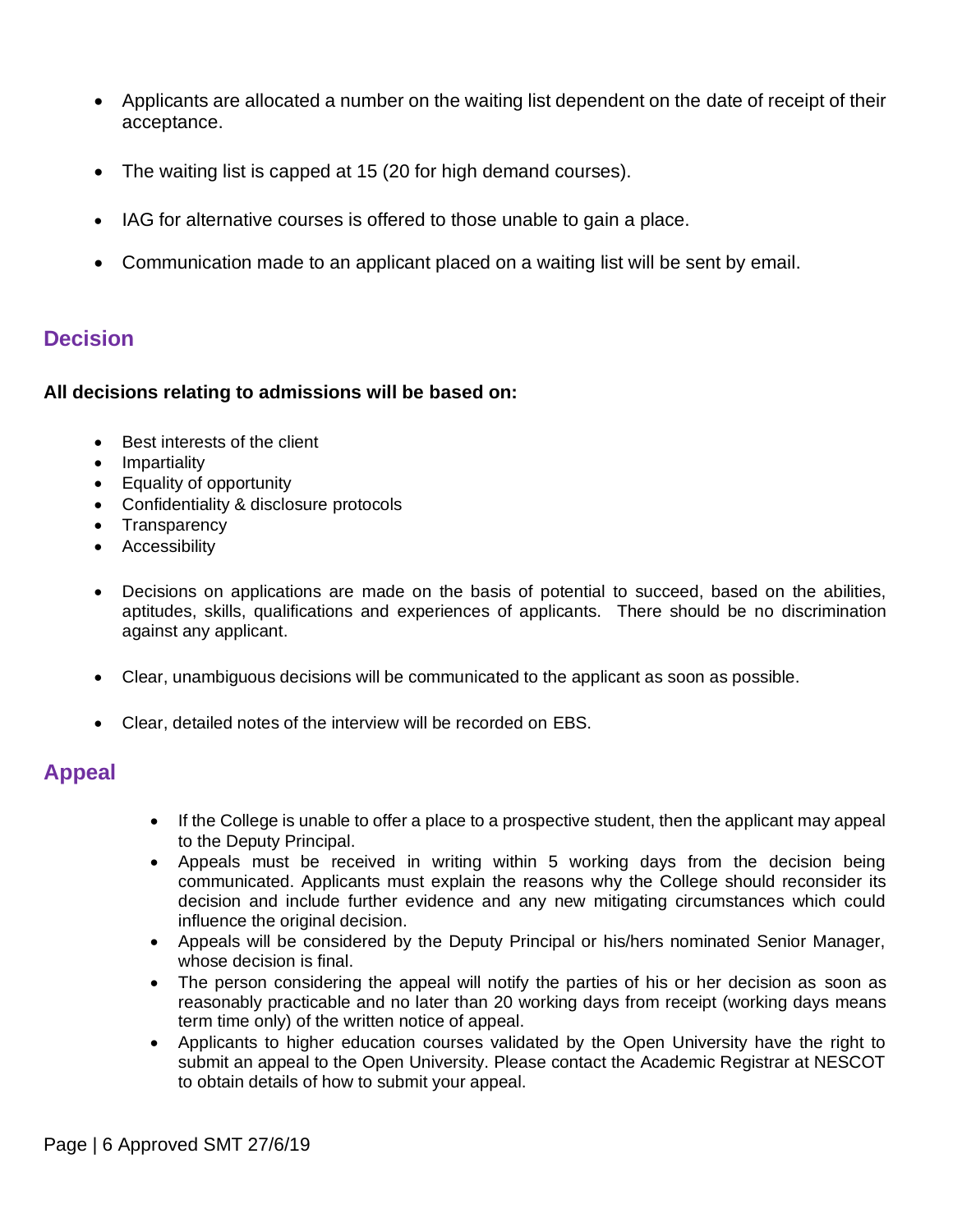#### **Securing an Offer**

Once an offer has been made applicants must accept their offer online within 3 weeks of the date of the email to secure their place.

Applicants who do not accept their offer may still be able to enrol at Nescot but we cannot guarantee a place on their original choice of programme.

## **Enrolment**

- Clear details and instructions will be available and communicated effectively to prospective students.
- Explicit information on fees/costs and methods of payment will be given to prospective students before enrolment.
- The enrolment process is planned and implemented in an effective and efficient manner to minimise inconvenience to the client.
- Sufficient and appropriate members of staff will be present during the main enrolment period to ensure prospective students receive full and accurate information and advice.
- There is a planned programme of induction for late enrollers managed by each Curriculum area.

## **Monitoring and Review**

In order to monitor and improve the advice and guidance process, the College will:

- Conduct regular surveys to gain feedback from enquirers, applicants and students.
- Monitor and action plan any complaints received.
- Carry out self assessment as part of the Quality process.
- Consider the effect of the Admissions Policy and entry criteria, when reviewing student success rates.
- Monitor changing patterns in the application market, availability of and demand for different modes of study and qualifications offered by applicants.
- As part of Equality & Diversity monitoring, compare the recruitment levels and success rates of applicants/students from minority and disadvantaged groups with those of the majority.
- Summarise and review data regarding applications, offers made and enrolments on a course-bycourse basis in order to inform future recruitment strategy and curriculum development.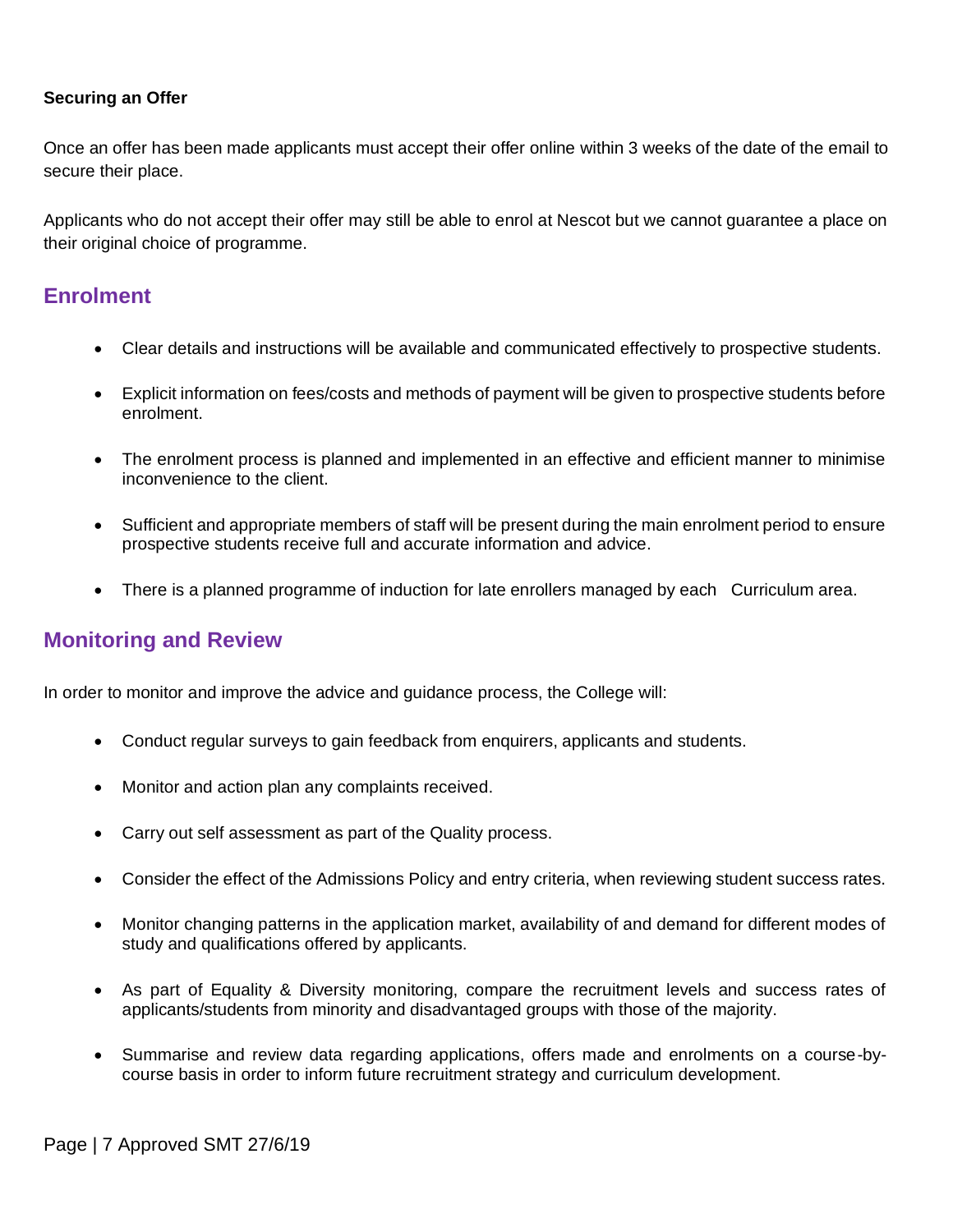# **Roles & Responsibilities**

- The Admissions Team will be responsible for processing enquiries, full-time and part-time Further Education and Higher Education applications and enrolments. Responsibility for processing enrolments for Distance Learning and other courses lies with staff of those units together with College Information Service staff.
- Academic staff will assist the central Advice & Guidance Team where necessary/appropriate.
- Academic staff will provide accurate, updated information about their courses, the numbers of offers to be made and the entry qualifications.
- All staff involved in the admissions process offer places to applicants who they are confident will benefit from the course and achieve the standards required for success.
- The College will ensure, through training and staff development, that those staff involved in advice and recruitment are competent to carry out their roles and responsibilities.
- The College accepts that it is not possible to plan for every situation which might arise in the admission process but strives to ensure that it provides a fair and equitable service to all prospective students.
- The College has policies and procedures in place for responding to client complaints about the admissions process and will ensure that all members of staff involved in advice and guidance are familiar with these procedures.
- The Head of Admissions is responsible for ensuring that the admission policies and procedures are effectively implemented and monitored.
- This policy will be reviewed every 3 years by the Deputy Principal Planning & Information Services and the Head of Admissions, to ensure that it continues to support the mission of the College and remains current and valid.

## **Service Response Times**

- **Response to enquiry –** All enquiries will be responded to within 2 working days and should the enquiry warrant longer time to gather information, then confirmation that the enquiry is being dealt with will occur within 2 working days.
- **Acknowledgement of application –** this will be immediate if applications are made online and within 2 working days of receipt of paper applications.
- **Confirmation of interview date –** we aim to issue interview dates for applicants by email within 4 working days of receipt of the application.
- **Confirmation of offer –** verbally by the interviewer at the end of the interview, subject to all required information/evidence being available, followed by a confirmation email within 3 working days.